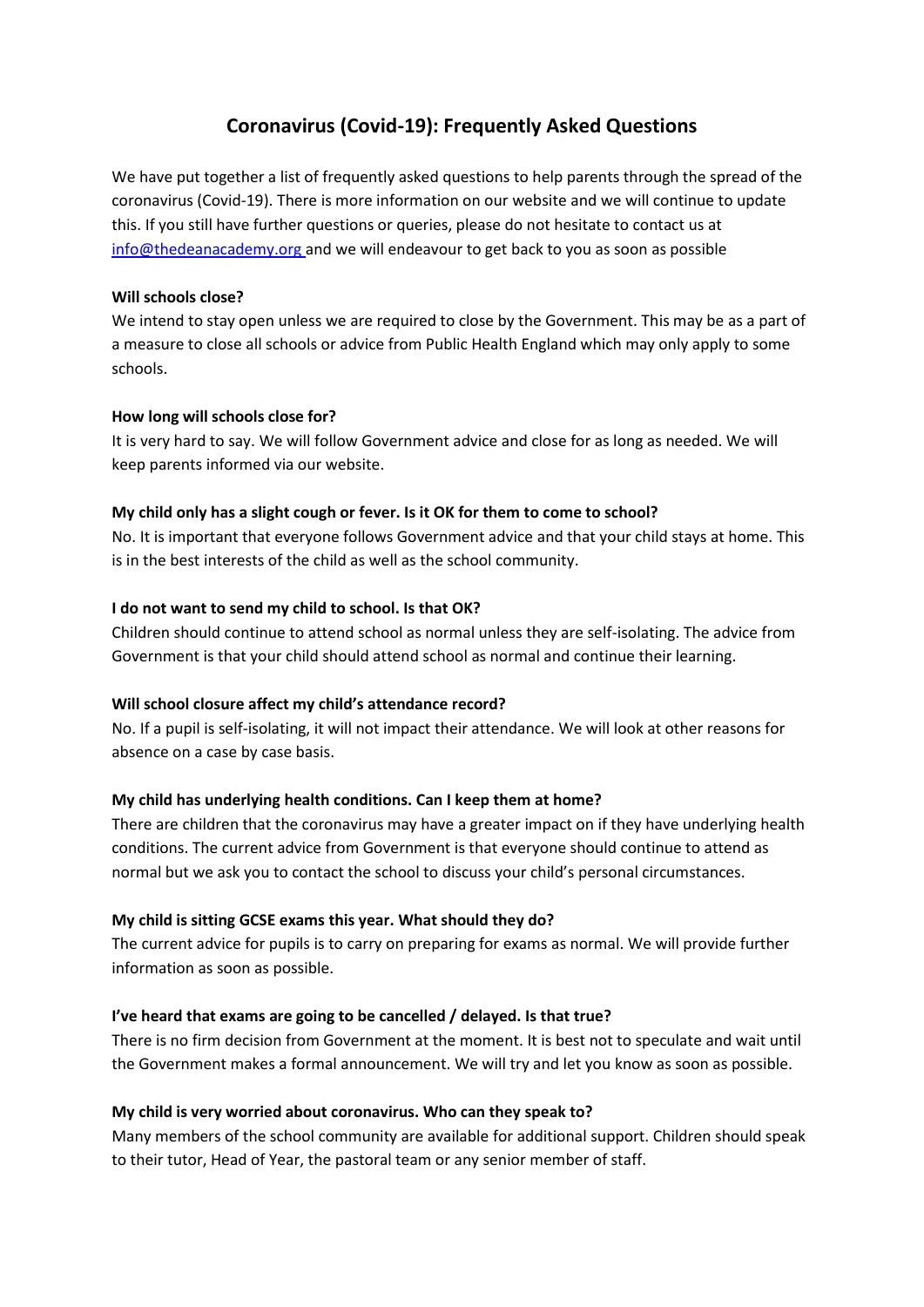#### **What is the school doing to keep pupils safe?**

The school is cleaned thoroughly every day, particularly in areas that have high contact for students. All visitors to the school have to declare that they have not visited a high-risk area or have any known symptoms, all visitors must use hand sanitiser when they arrive. We have run assemblies to promote good hygiene habits and we ask parents support us in this.

#### **Are trips still going on?**

No. We have cancelled all trips for the rest of this term. If you have already paid for the trip, we are working with the relevant companies to getting a refund or reorganising the trip. We will update you in due course when we have more information.

#### **What can I do as a parent?**

Please speak to your child about the coronavirus and reiterate the key messages we have covered in assemblies about staying safe. They are:

- Additional hand washing, especially before eating and after using toilets.
- Always coughing / sneezing into a tissue and disposing of it in a bin immediately.
- Avoid touching their face, and especially their eyes, nose and mouth.
- Avoid contact with others by not shaking hands, etc.
- Don't share drinks, bottles or plates.

# **How will my child continue learning if the school is closed?**

As a parent, the easiest way that you could support your child is by making sure that they have access to a computer and a quiet space to learn. This will enable them to access classcharts, online materials and emails from their teachers so that they can continue their learning as best as possible in the given circumstances. This does not need to be an expensive device; anything with internet access should be sufficient. This week, we will be passing many resources to pupils so that they can continue their learning at home if the school were to close. We will be making further information available on our website in due course; please continue to check our website regularly.

# **If I don't have a computer at home, how can I help my child continue their learning?**

Your child will already have some resources with them which they can use. Many of the online learning can take place on a smartphone or via the classcharts app as well that pupils will be able to download. We will provide more details in due course.

# **We are due to go on holiday over Easter. Should we still go?**

You should check the advice given to you by the Foreign and Commonwealth Office about traveling abroad. If you travel against their advice, you may be required to keep your child at home when they return.

# **How long will this last for?**

It's very hard to say, but it is likely disruption will last for many weeks and maybe months. Please continue to check our website regularly.

#### **Where can I get more information?**